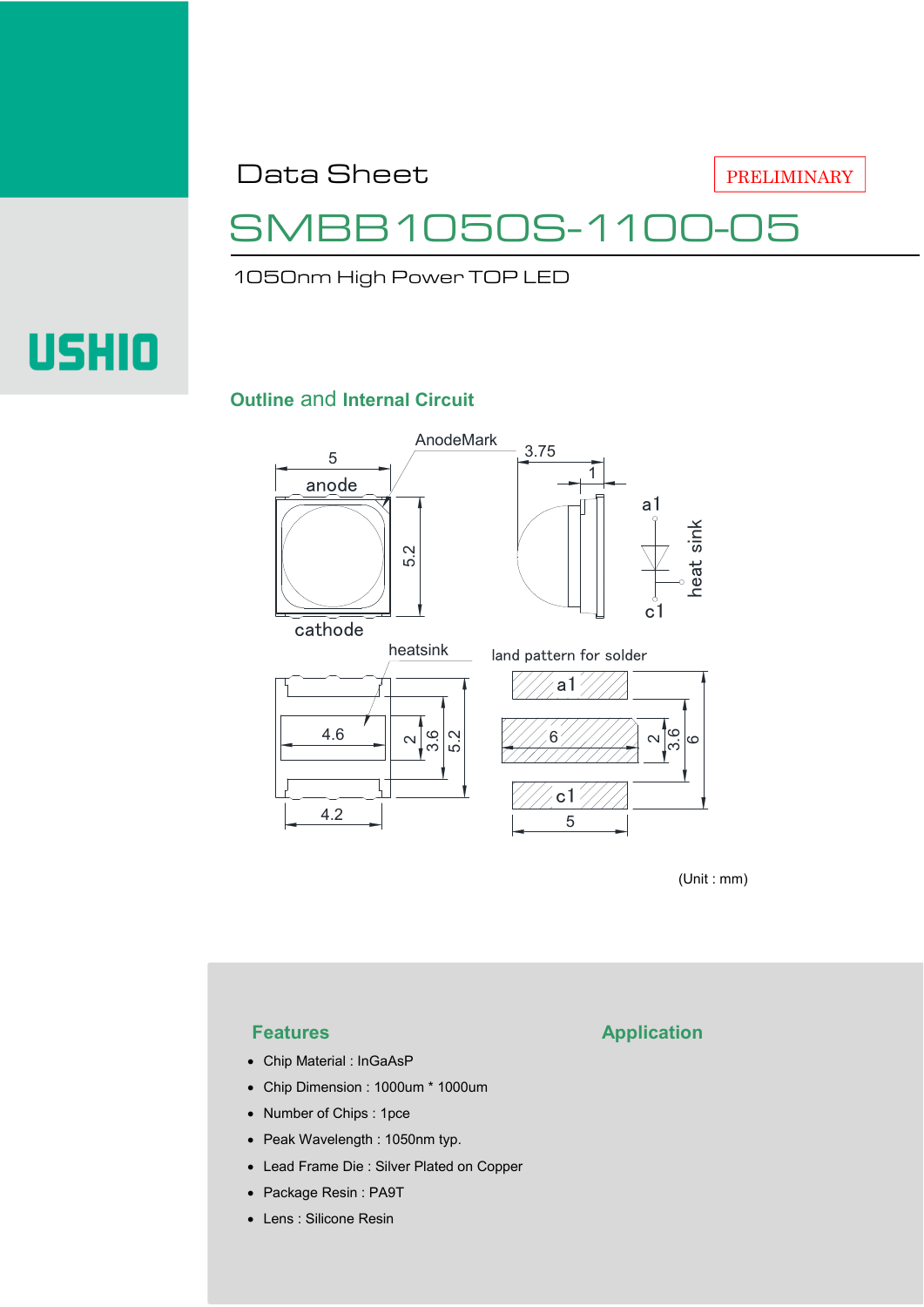

#### **Absolute Maximum Ratings (Tc=25°C)**

| <b>Item</b>                  | <b>Symbol</b> | <b>Ratings</b> | <b>Unit</b> |
|------------------------------|---------------|----------------|-------------|
| Power Dissipation            | <b>PD</b>     | 1000           | mW          |
| <b>Forward Current</b>       | IF            | 600            |             |
| <b>Pulse Forward Current</b> | <b>IFP</b>    | 2000           | mA          |
| Reverse Voltage              | VR.           | $\sqrt{5}$     | $\vee$      |
| <b>Thermal Resistance</b>    | Rthja         | 10             | K/W         |
| Junction Temperature         | Tj            | 120            | $^{\circ}C$ |
| <b>Operating Temperature</b> | Topr          | $-40 - +85$    | $^{\circ}C$ |
| Storage Temperature          | Tstg          | $-40 - +100$   | $^{\circ}C$ |
| <b>Soldering Temperature</b> | <b>TSOL</b>   | 250            | $^{\circ}C$ |

‡Pulse Forward Current condition : Duty 1% and Pulse Width=10us.

‡Soldering condition : Soldering condition must be completed with 5 seconds at 250°C.

#### **Optical and Electrical Characteristics (Tc=25°C)**

| <b>Parameter</b>            | <b>Symbol</b>    | <b>Min</b> | <b>Typ</b> | <b>Max</b> | <b>Unit</b> | <b>Test Condition</b> |
|-----------------------------|------------------|------------|------------|------------|-------------|-----------------------|
| Forward Voltage             | <b>VF</b>        |            | 1.2        | 1.65       | $\vee$      | $IF=500mA$            |
|                             | <b>VFP</b>       |            | 1.6        | 3.5        |             | $IFP = 2A$            |
| <b>Total Radiated Power</b> | P <sub>O</sub>   |            | 52         |            | mW          | $IF=500mA$            |
|                             |                  |            | 130        |            |             | $IFP = 2A$            |
| Radiant Intensity           | IE               |            | 33         |            | mW/sr       | $IF=500mA$            |
|                             |                  |            | 85         |            |             | $IFP = 2A$            |
| Peak Wavelength             | $\lambda$ p      | 1000       |            | 1100       | nm          | $IF=500mA$            |
| <b>Half Width</b>           | $\Delta \lambda$ |            | 50         |            | nm          | $IF=500mA$            |
| Viewing Half Angle          | $\theta$ 1/2     |            | ±56        |            | deg.        | $IF=100mA$            |
| <b>Rise Time</b>            | tr               |            | 40         |            | ns          | $IF=500mA$            |
| Fall Time                   | tf               |            | 80         |            | ns          | $IF=500mA$            |

‡Radiated Power is measured by G8370-85.

‡Radiant Intensity is measured by ANDO Optical Multi Meter AQ2140 & AQ2743.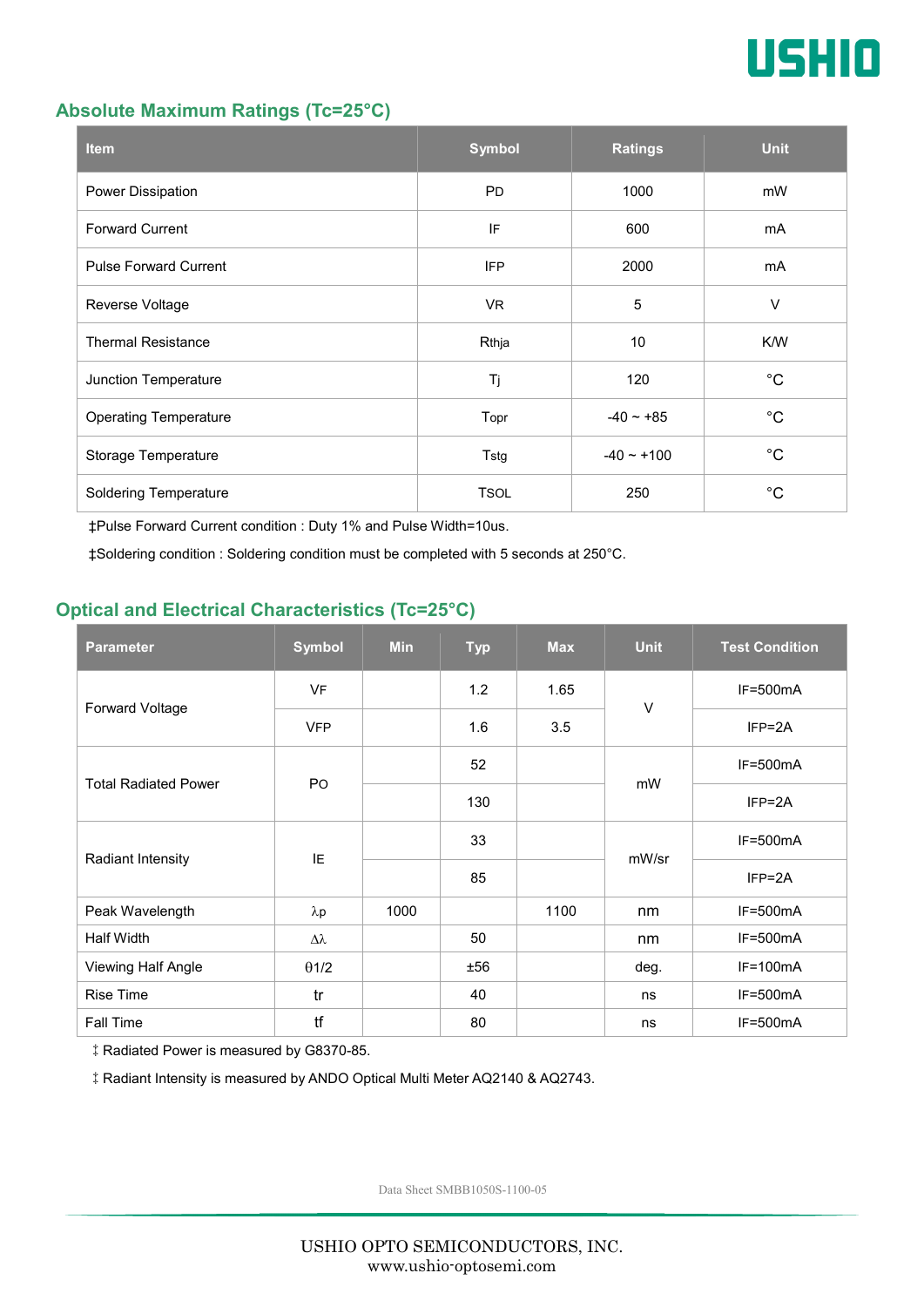

#### **Typical Characteristic Curves**

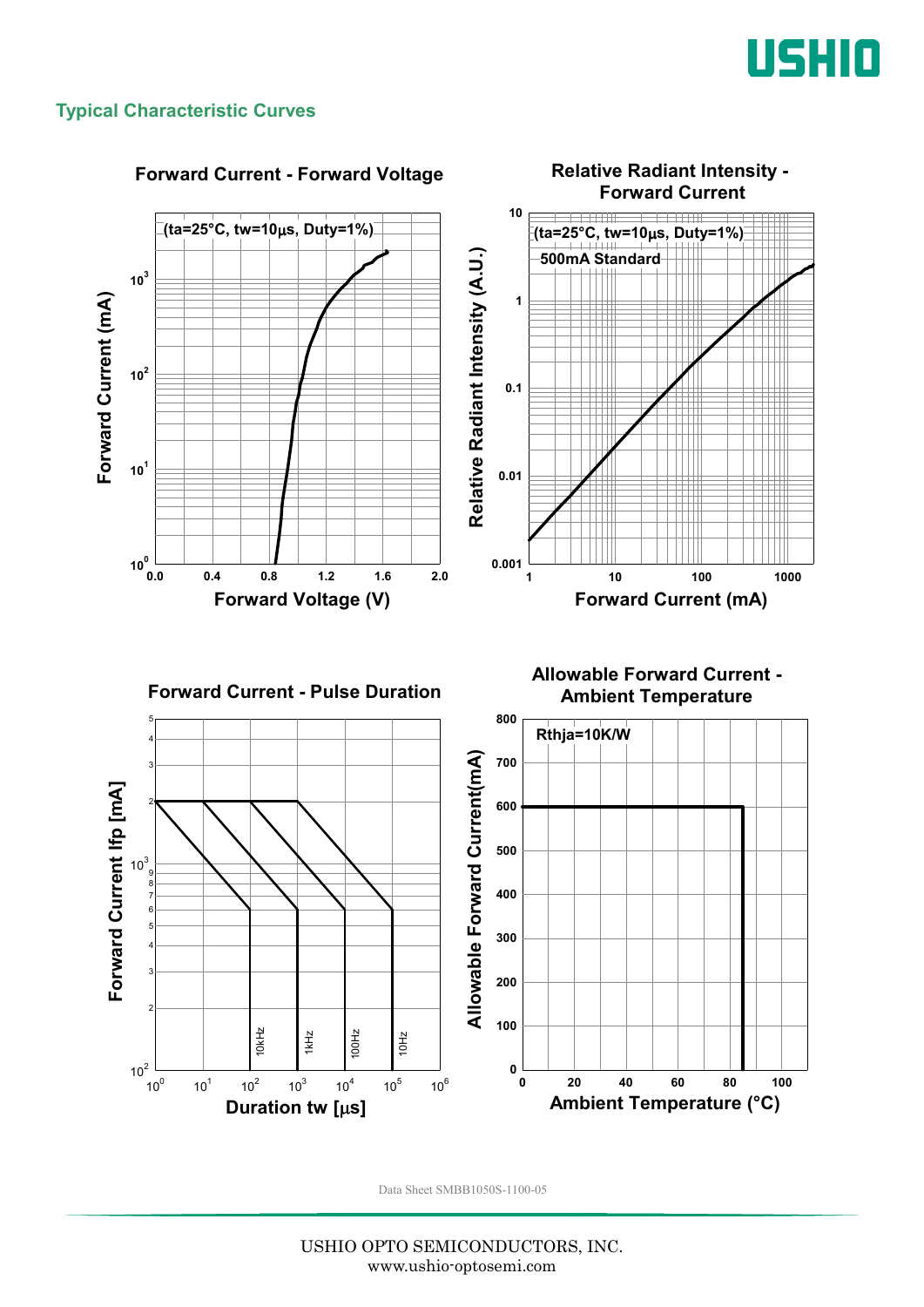



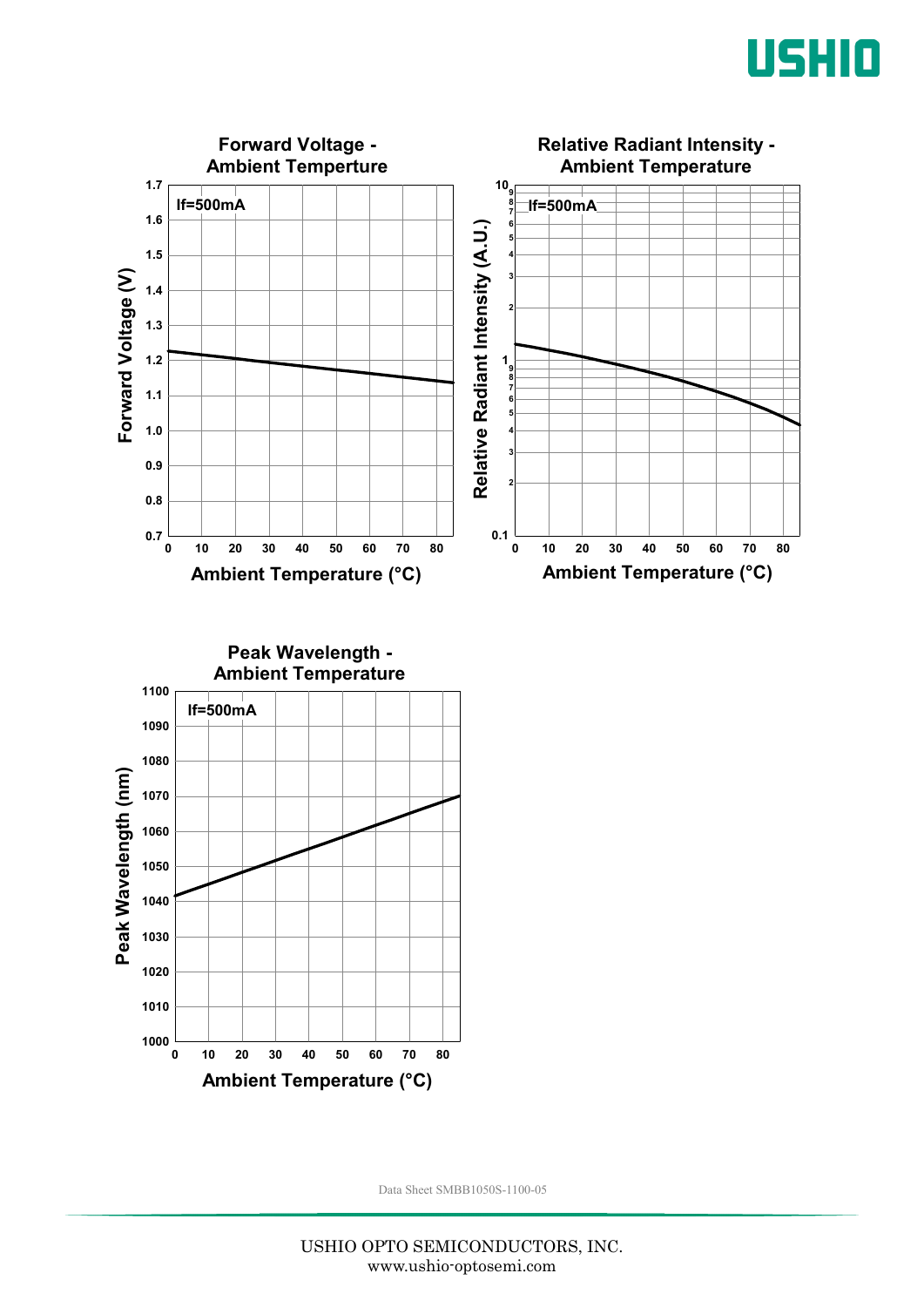

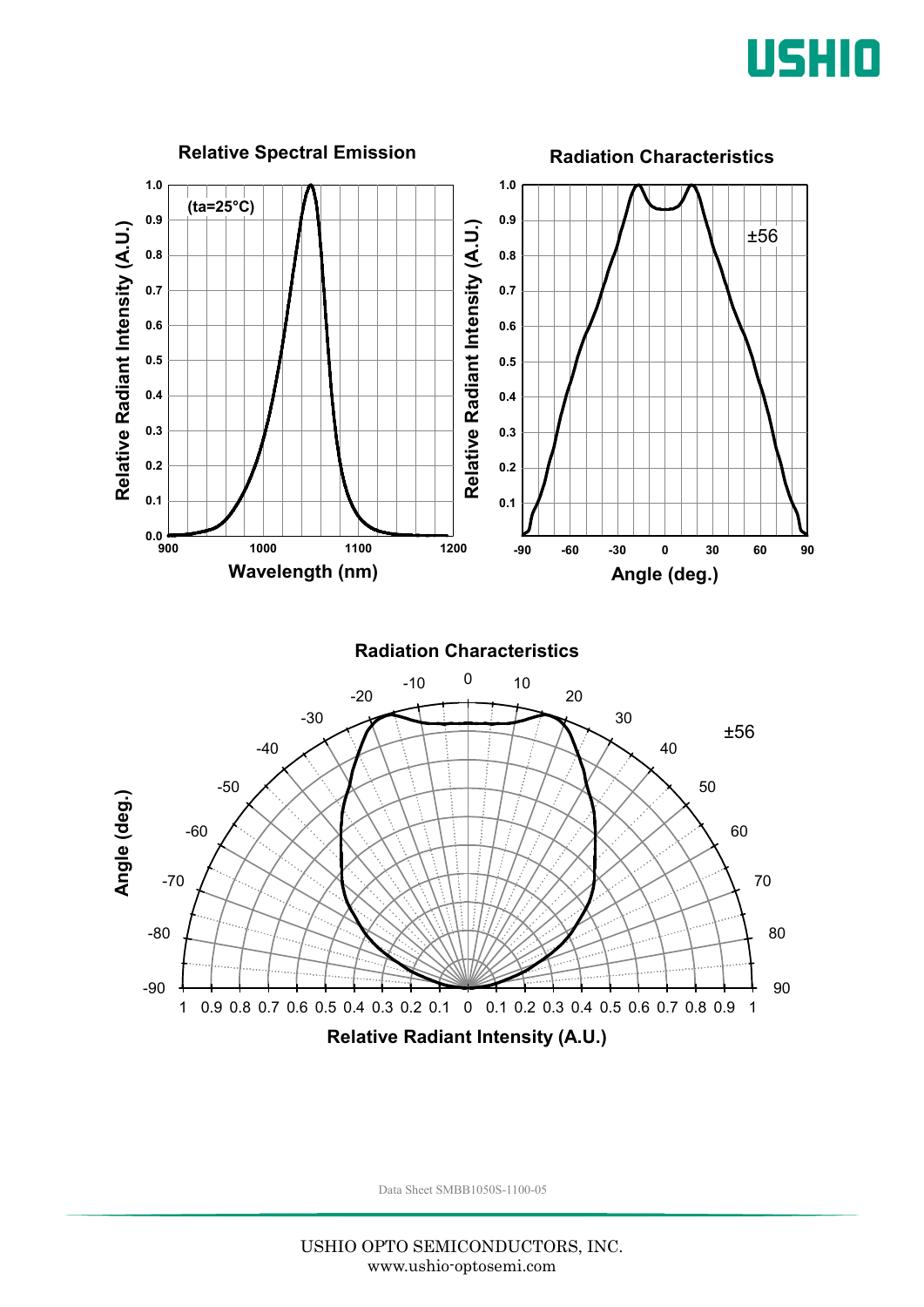

#### **Wrapping**

Moisture barrier bag aluminum laminated film with a desiccant to keep out the moisture absorption during the transportation and storage.

#### **SMD LED storage and handling precautions Storage Conditions before Opening a Moisture-Barrier Aluminum Bag**

- Before opening a moisture-barrier aluminum bag, please store it at <30ºC, <60%RH.
- Please note that the maximum shelf life is 12 months under these conditions.

#### **Storage Conditions after Opening a Moisture-Barrier Aluminum Bag**

- After opening a moisture-barrier aluminum bag, store the aluminum bag and silica gel in a desiccator.
- After opening the bag, please solder the LEDs within 72 hours in a room with 5 30ºC, <50%RH.
- Please put any unused, remaining LEDs and silica gel back in the same aluminum bag and then vacuum-seal the bag.
- It is recommended to keep the re-sealed bag in a desiccator at <30%RH.
- The 72-hour- long floor life does not include the time while LEDs are stored in the moisture-barrier aluminum bag. However, we strongly recommend to solder the LEDs as soon as possible after opening the aluminum bag

#### **Notes about Re-sealing a Moisture-Barrier Aluminum Bag**

 When vacuum-sealing an opened aluminum bag, if you find the moisture-indicator of the silica gel has changed to pink from blue (indicating a relative humidity of 30 % or more), please do not use the unused LEDs, the aluminum bag, or the silica gel.

#### **Notes about Opening a Re-sealed Moisture-Barrier Aluminum Bag**

 When opening a vacuumed and re-sealed aluminum bag in order to use the remaining LEDs stored in the bag, if you find that the moisture-indicator of the silica has changed to pink, please do not use the LEDs.